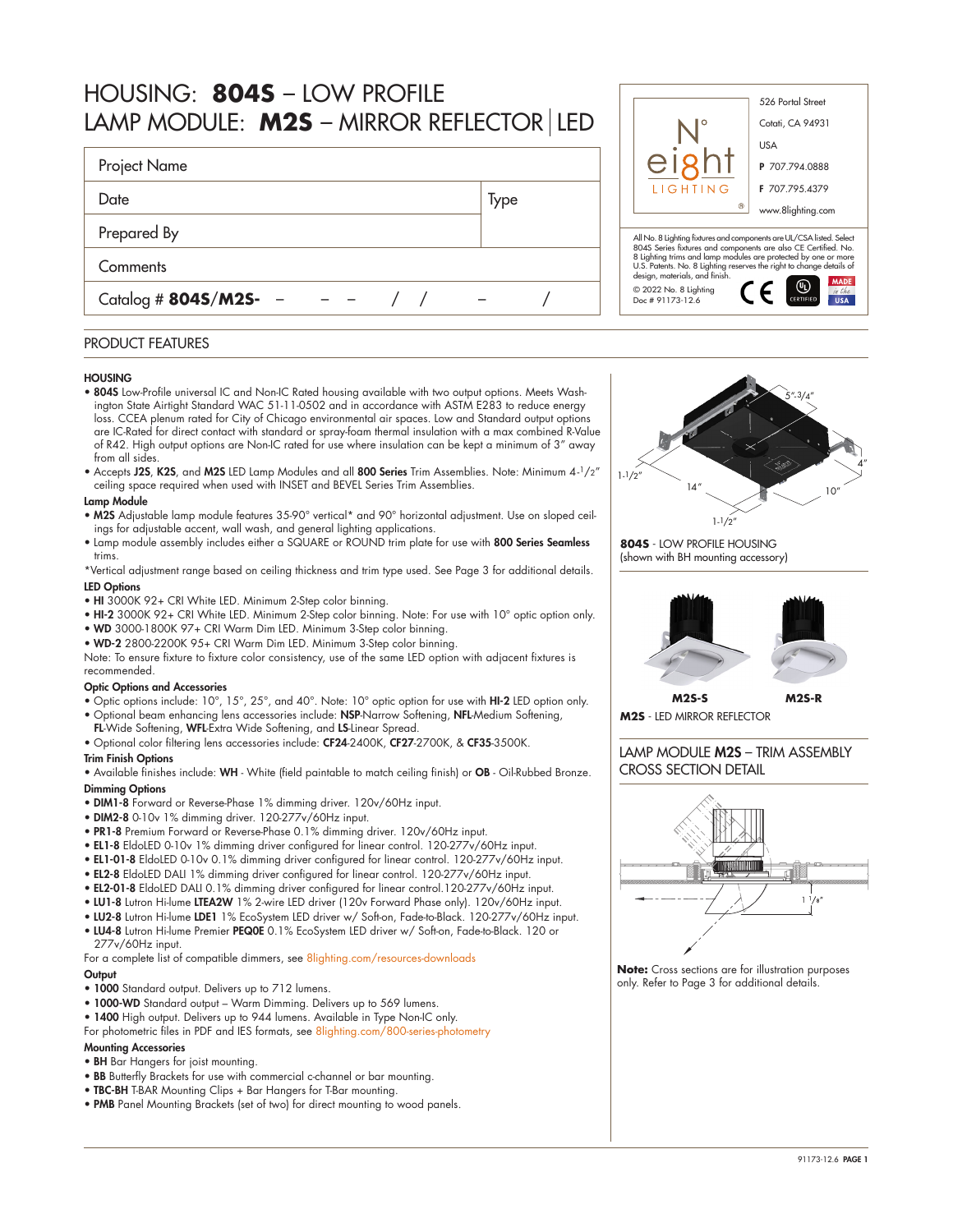

## Optic Option and Accessory Notes

One field interchangeable optic option included standard. Up to two additional optical accessories can be accommodated.

#### Trim Finish Notes

White trim finish is field paintable to match ceiling color. Lot variations may occur with specialty finishes. Ordering ALL trim kits at the same time is recommended to minimize finish variations.

#### Installation Notes

For Low and Standard output models, ambient temperatures in ceiling space should not exceed 40°C (104°F) during normal operation. For High Output models and all models with LU1-8 or LU2-8 dimming options, ambient temperatures should not exceed 25°C (77°F).

## **Warranty**

All No. 8 Lighting products are by a 5-year limited warranty. For specific warranty details and limitations, see 8lighting.com/resources-d

### 804S/M2S PERFORMANCE SUMMARY

| <b>LED</b> | Output | <b>CCT</b>                                                                                                     | <b>CRI</b> | Delivered System Delivered R1  R2  R3  R4  R5  R6  R7  R8  R9  R10 R11 R12 R13 R14<br>Lumens  Wattage  LPW |  |  |  |  |  |  |  |  |
|------------|--------|----------------------------------------------------------------------------------------------------------------|------------|------------------------------------------------------------------------------------------------------------|--|--|--|--|--|--|--|--|
|            | 1000   | 3000                                                                                                           |            | 92+ 596-712 15 39-47 92.3 96.6 99.2 91.9 92.0 96.3 91.2 79.7 55.0 91.4 92.9 82.1 93.5 99.4                 |  |  |  |  |  |  |  |  |
| <b>WD</b>  |        | 1000-WD 3000-1800 97+ 474-569 14.8 32-39 99.1 99.0 96.1 98.6 98.1 97.2 97.3 94.9 87.8 95.5 97.5 82.5 99.6 96.8 |            |                                                                                                            |  |  |  |  |  |  |  |  |
|            | 1400   | 3000                                                                                                           |            | 92+ 755-944 20.7 37-46 92.8 98.3 97.0 90.7 92.5 97.3 89.4 79.0 54.7 94.9 91.9 82.1 94.6 99.2               |  |  |  |  |  |  |  |  |

LED Lumen Multipliers: For HI-2 LED with 10° optic, use multiplier of 1.20. For WD-2 LED, use multiplier of 0.97.

# OPTICAL OPTIONS AND ACCESSORY PERFORMANCE SUMMARY

| <b>OPTICAL OPTIONS</b> | <b>BEAM ENHANCING LENS (OPTIONAL)*</b> |              |              |            |                        |  |  |  |  |  |
|------------------------|----------------------------------------|--------------|--------------|------------|------------------------|--|--|--|--|--|
|                        | $+$ NSP                                | $+$ NFL      | + FL         | $+$ WFL    | $+LS$                  |  |  |  |  |  |
| 10° Very Narrow Spot   | ۱4°                                    | $27^\circ$   | $46^{\circ}$ | $71^\circ$ | $14 \times 52^{\circ}$ |  |  |  |  |  |
| 15° Spot               | $20^{\circ}$                           | $27^\circ$   | $42^{\circ}$ | $61^\circ$ | $19 \times 47^\circ$   |  |  |  |  |  |
| 25° Narrow Flood       | $27^\circ$                             | $34^\circ$   | $47^\circ$   | $67^\circ$ | $26 \times 52^{\circ}$ |  |  |  |  |  |
| 40° Flood              | $41^{\circ}$                           | $42^{\circ}$ | $56^{\circ}$ | $68^\circ$ | $36 \times 57^\circ$   |  |  |  |  |  |
| Lens Lumen Multiplier  | 0.93                                   | 0.87         | 0.88         | 0.82       | 0.89                   |  |  |  |  |  |

LED Lumen Multipliers: For HI-2 LED with 10° optic, use multiplier of 1.20. For WD-2 LED, use multiplier of 0.97.